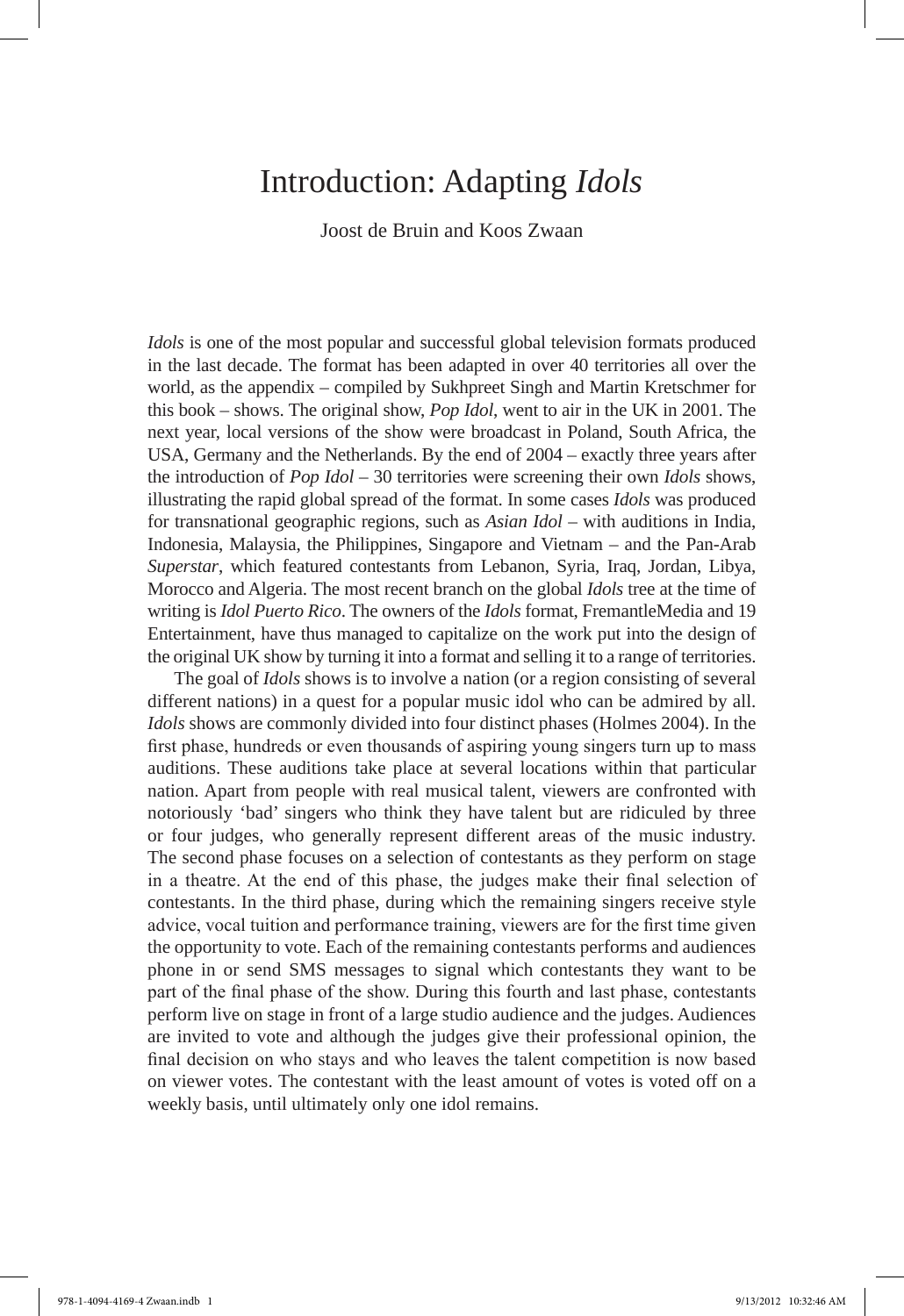#### 2 *ADAPTING* IDOLS

Despite obvious similarities between *Idols* shows, local *Idols* adaptations always articulate both the global and the local, as pointed out by Tarja Rautiainen-Keskustalo (2009). One of the central arguments of this book is that *Idols* is always *adapted* to local culture and that through adaptation specific local issues at play in a particular territory can be addressed. Authors in this book draw on theories of format adaptation that stress that television formats acquire meaning through the contexts in which they are produced and consumed. They follow Rautiainen-Keskustalo's (2009, 495) appeal that '[i]n order to understand the significance of the format, we need to see how different kinds of musical, historical and social worlds overlap when the format is broadcast in the different cultures'.

#### **History and Context of** *Idols*

In most countries, *Idols* arrived on the back of other 'event' reality television formats such as *Big Brother* and *Survivor* (see Holmes and Jermyn 2004). *Idols* is thus part of a global wave of reality TV shows that has resulted in an increased presence of ordinary people on television screens (Turner 2009). What these programmes have in common is that they feature ordinary people as contestants in competitive settings and turn them into celebrities in the process. *Idols* has, by now, transformed many aspiring young artists into best-selling performers, among others the inaugural winner of *Pop Idol*, Will Young; the first *American Idol* winner, Kelly Clarkson; and Jennifer Hudson, who did not actually win the *American Idol* series in which she appeared but received an Academy Award for her role in the film *Dreamgirls*. Li Yuchun, the 2005 winner of the Chinese *Super Girl* show, quickly rose to become one of China's most famous pop stars (Yang 2009). By turning ordinary people into celebrities on global scale, the *Idols* format has challenged and renewed conceptions of stardom and fame.

*Idols* is definitely not the first talent show format, however. Stijn Reijnders (2006) has traced the origins of the talent quest back to festive rituals in the middle ages. He also points out that there had been at least a dozen other singing competition shows on Dutch television before the arrival of *Idols*. A direct forerunner of the *Idols* format is *Popstars*, a television talent show developed by John Dowling. *Popstars* first screened in New Zealand, after which it was sold to Australia and the UK. It was an important source of inspiration for Simon Fuller, the creator of the *Idols* format (Rautiainen-Keskustalo 2009). The popularity of *Idols* has led to a flurry of similar talent shows on television, such as *The X Factor*, *The Voice* and *Got Talent* shows (for example *America's Got Talent* and *Britain's Got Talent*). The similarities between these shows and *Idols* are a focus on ordinary people with special talent, the appearance of a small group of judges or mentors who select the contestants, the transformation of these contestants into stars and, in most cases, a deciding role for television viewers at home, who are invited to support contestants by voting for them through phoning in and sending SMS messages.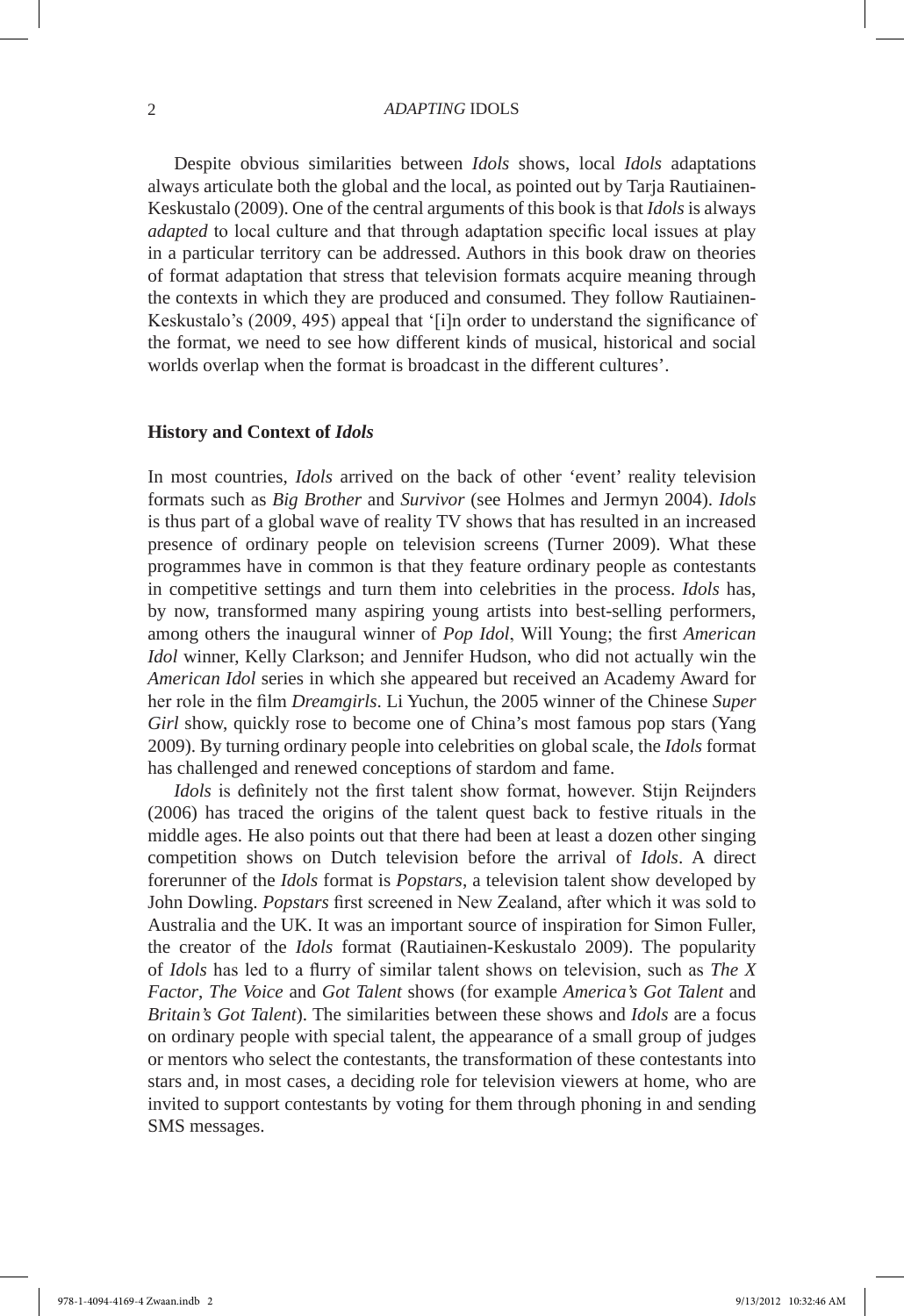What *Idols* has added to existing talent shows is a sense of 'hype' in which a whole nation or, as explained above, a group of nations is implicated. The explicit aim of reality television shows such as *Idols* is to maximize audiences' investments, thus creating profit for producers, broadcasters and advertisers (Kjus 2009). *Idols* shows are targeted at mass audiences and have broken several ratings records in different territories. *American Idol* has perhaps been the most successful of all adaptations, reaching up to 31 million viewers in the USA alone (Wikipedia 2011). The fourth season of *American Idol* was arguably the biggest texting event in the world, with 41 million SMS messages sent by viewers to vote for their favourite contestants (Rautiainen-Keskustalo 2009). Other examples of ratings successes are the final episode of the first series of *NZ Idol*, which was watched by a third of the New Zealand population, and the Dutch adaptation of *Idols*, which was the highest rating television programme after the start of commercial television in that country (see the Chapter 1 by Sukhpreet Singh and Martin Kretschmer).

# **Previous Scholarship on** *Idols*

Scholarly accounts on *Idols* shows started to appear several years after the first screening of *Pop Idol*. Simon Frith (2002) wondered what kind of influence the show would have on the existing relationships between music and television, posing that historically there has been an uneasy association between television conventions and notions of authenticity essential to popular music. Subsequent authors have aimed to define *Idols* in terms of its position in relation to music industries and definitions of fame and celebrity. The format is seen as a response to difficulties the music industry has been facing in connecting with its consumers (Fairchild 2004). *Idols* shows can facilitate 'affective economics', forging connections between stars and audiences across a range of media platforms while pursuing multiple branding opportunities (Fairchild 2007; Jenkins 2006). Several authors have argued that by putting the star-making process on display, *Idols* has changed conceptualizations of fame and celebrity (Holmes 2004; Fairchild 2008). In most cases, these new conceptualizations of fame raise questions about authenticity and *Idols* shows have been criticized for producing 'fake' celebrities, while contestants have had to negotiate their authenticity in relation to the visibility of the star-making process (Rautiainen-Keskustalo 2009).

Previous studies on *Idols* have also discussed how contestants represent national, cultural, ethnic and other identities. *Australian Idol* and *NZ Idol*, for example, have been praised for featuring young people from a range of cultural backgrounds (de Bruin 2008; Huijser 2007). On the other hand, *Canadian Idol* has been criticized for not incorporating candidates from non-white backgrounds (Byers 2008). *Idols* shows are often expected to represent the nation they are broadcast in. This can work differently in different locations: the Dutch *Idols* echoes Dutch community structures (Reijnders, Rooijakkers and van Zoonen 2007); *American Idol*, driven by the idea of the 'American dream', articulates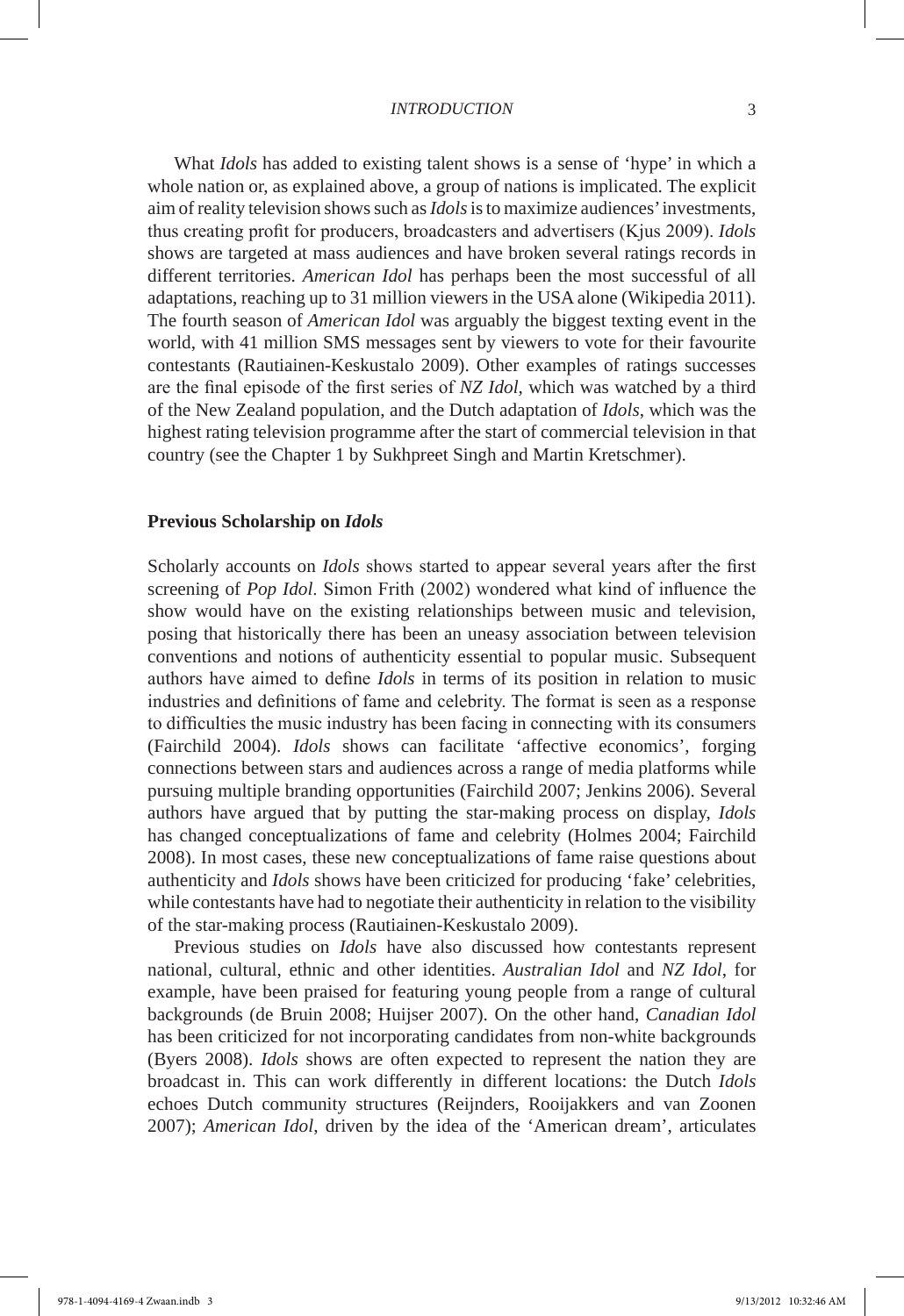fantasies about social mobility and meritocracy (Stahl 2004); and *Indonesian Idol* showcases a new form of Indonesian celebrity identity (Coutas 2006).

The existing literature on *Idols* is dominated by scholarship on Western adaptations of the format, particularly *Pop Idol*, *American Idol* and *Australian Idol*. Moreover, rather than comparing different global versions, most scholars focus on only one *Idols* show. The show is treated as a phenomenon in itself and questions about local adaptation of the global format are not often addressed. This book aims to move beyond questions asked in existing scholarship. More than just defining what *Idols* is, different chapters identify and evaluate what it *does*, in other words, the productive dimensions of the *Idols* format. Contributors to the volume write about *Idols* adaptations in a range of locations, including the Middle East, Denmark, the USA, China, Bulgaria, the UK, Nigeria, the Netherlands, the Czech Republic, Norway, the South East Asian region and Australia. The authors address and evaluate three notions that have, as we see it, not been thoroughly examined in previous studies: questions around authenticity, identity and performance.

# **Authenticity, Identity and Performance**

As pointed out above, the notion of authenticity has mainly been studied in relation to the construction of celebrities through *Idols*. The logic of the format presents a paradox: while its aim is to create authentic stars and involve the audience in the star-making process, *Idols* has received criticism for producing inauthentic celebrities precisely because the process of fabricating stars is rendered visible. *Idols* shows therefore have to use several strategies of promotion and narration to convey to viewers that the contestants do have an innate talent and that *Idols* is only helping them on an inevitable journey to becoming famous (Fairchild 2008). Authors in this book address the notion of authenticity on multiple levels, however. Some focus on the authenticity of contestants' performances, others analyse contestants' construction of an 'authentic self' along the lines of identities such as gender, sexuality and ethnicity, several chapters discuss the presumed authenticity or inauthenticity of particular music genres and one chapter looks at how audiences discuss authenticity in an *Idols* show.

The notion of identity is also analysed on multiple levels in this book. Authors write about the identities of contestants, the identity of music, they write about national identities, regional identities, cultural identities, diasporic identities, ethnicity, gender and sexuality. A common thread is that in the process of adapting the global *Idols* format a variety of local identities can come to the fore. Identity is seen as a process and a constant negotiation of meanings from different sources. What comes across strongly through the different case studies presented in this book is that *Idols* adaptations are always articulating, in some form or another, local politics of identity that are worked through in a particular nation or region. The third central concept addressed in this book in relation to *Idols* is performance. This notion is analysed on three interrelated levels. Firstly,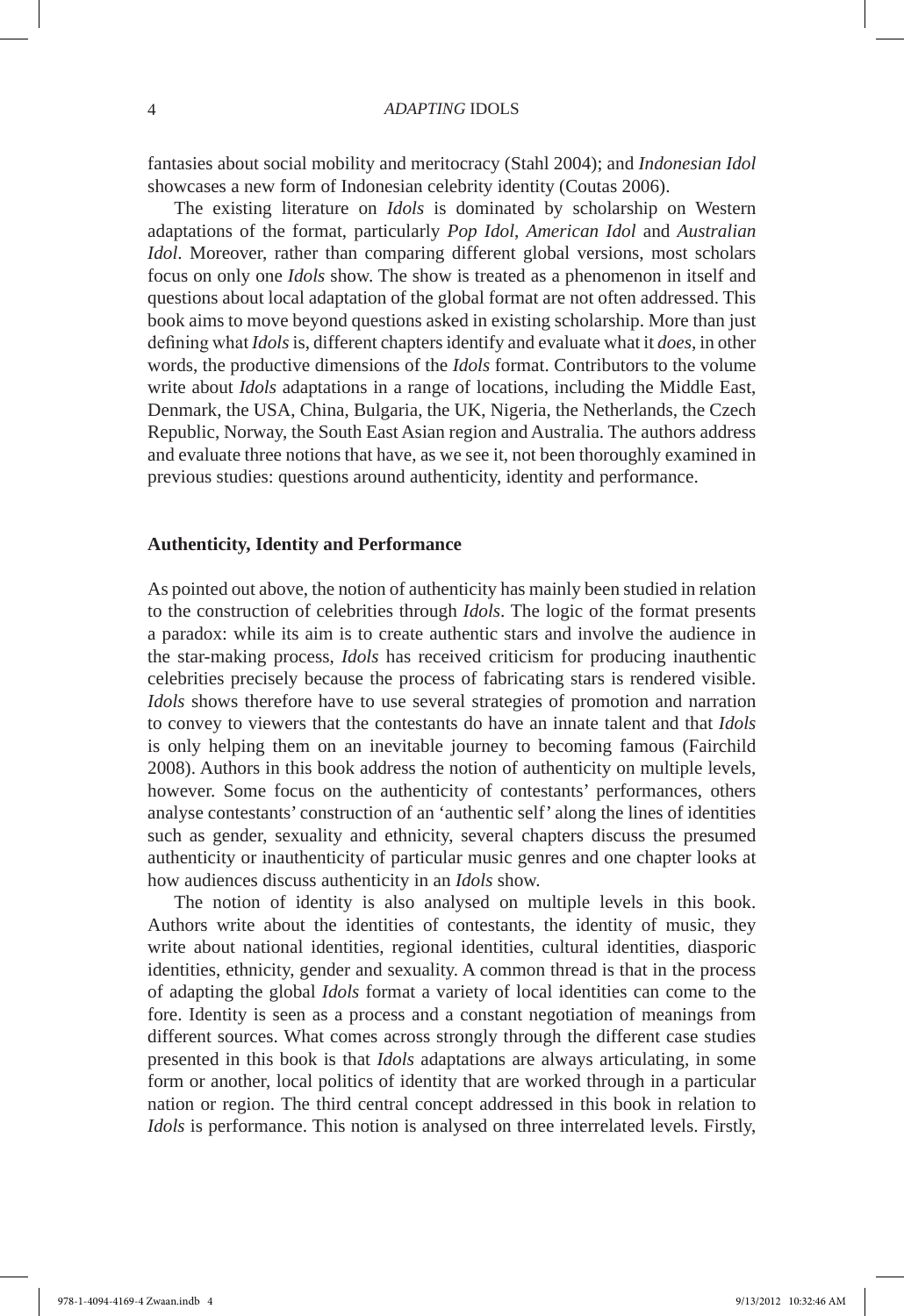several authors write about the performances of *Idols* contestants. This can refer to the quality of their vocal performance, their live performance on stage or their performance in the media. Secondly, performance is analysed at the level of identity or the self. The assumption is here that performance results in a sense of identity, for example in relation to gender or ethnicity, or authenticity. Thirdly, fans' performances as a response to *Idols* shows are discussed in some chapters, posing that these performances are bound by particular notions of authenticity and identity represented in *Idols* shows. Different case studies presented in this book thus illustrate the significance of the notion of performance for understanding contemporary television culture.

### **Outline of this Book**

This book is divided into three sections of five chapters each. Part 1, 'Adapting the Global *Idols* Format', presents several studies that analyse how *Idols* has been appropriated in different locations. Based on interviews with FremantleMedia staff members and visits to international television trade fairs, Sukhpreet Singh and Martin Kretschmer discuss the strategies that are used to protect and exploit the *Idols* format in a context in which there is limited legal protection for global television formats. Pia Majbritt Jensen compares two adaptations, the Danish *Idols* and *Australian Idol*, and poses – somewhat against the grain of the overall argument of this book – that variations between the two can be explained by media systemic conditions rather than differences in national or local culture. Joost de Bruin, conversely, argues that *Idols* websites differ in how they articulate national, regional and ethnic identities, and that producers in different countries have tapped into specific local sensibilities to forge emotional connections with their audiences. Jinna Tay analyses how six Asian countries used the *Idols* format – much like the *Eurovision Song Contest* – to create a regional sense of identity for Asia, even if this quest was not entirely successful. In the final chapter in this section, Tess Conner discusses ways in which diasporic identities are constructed in and around the show *Nigerian Idol*.

Part 2, 'Politics of Identity in *Idols* Shows', consists of chapters that analyse how different *Idols* adaptations have intervened in local identity debates. Václav Štětka discusses how the fact that a Roma contestant won *Czech Search for a Superstar* led to questions being raised about ethnic relations between the majority society and the Roma minority in the Czech Republic. The following chapter also focuses on one contestant, in this case the winner of the Bulgarian *Music Idol*, and her pop-folk styled performance of the American pop ballad 'I Will Always Love You'. Plamena Kourtova analyses how this performance playfully draws on notions of difference and otherness through practices of mimesis. In light of the remarkable ethnic diversity of *Australian Idol* contestants and winners, Henk Huijser addresses the question whether race and ethnicity still matter to the target audience of Australian Generation Y viewers. Mary Ghattas's chapter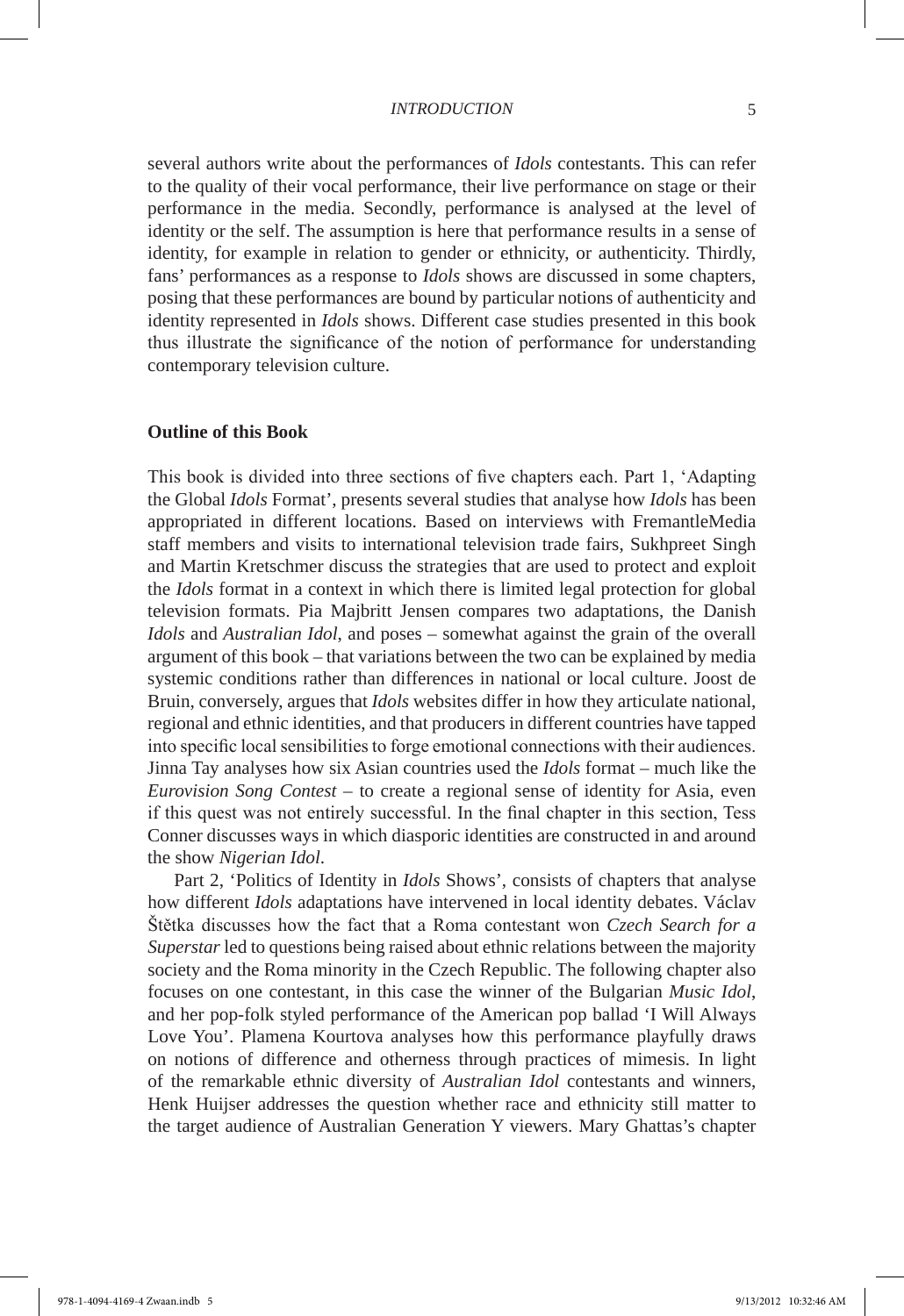focuses on *Superstar*, the Pan-Arab adaptation of *Idols*, and how, due to a series of tragic political events in Lebanon, it was forced to constantly reconcile Pan-Arab identities with Lebanese cultural politics. Finally, Jeroen de Kloet and Stefan Landsberger analyse how the Chinese *Super Girl* show illustrates different trends of globalization that China is currently facing. One of their threads of argument centres on Li Yuchun, the 2005 winner, who challenged dominant ideas about gender and sexuality through her appearance on the show.

In Part 3, 'Producing and Consuming *Idols*', the focus lies on the production and consumption of *Idols* shows, more specifically the performances by the contestants and the ways in which these performances are interpreted or taken up by audiences. Koos Zwaan and Tom ter Bogt report on a study in which audition and live show contestants of the Dutch *Idols* were compared. They found that contestants who come prepared – who have had musical lessons, who are experienced performers and who are confident about their appearance – stand a better chance of being successful in *Idols*. Nicholas Carah also writes about *Idols* contestants, focusing on the role that rock ideology plays in relation to three related media rituals: live performance, backstage representation and expert judgment. Ruth Deller analyses performances of gender and sexuality in *American Idol*, *Pop Idol* and *The X Factor*. She argues that these shows generally operate within heteronormative parameters and reinforce gender stereotyping. Vebjørg Tingstad's chapter shifts the focus to audiences. Based on a study with children and young people, Tingstad shows how audiences respond to the Norwegian *Idol*'s calls to its viewers to feel involved and vote for the contestants. In the last chapter of this section, Stijn Reijnders, Gerard Rooijakkers and Liesbet van Zoonen examine what *Idols* parties – celebrations organized by fans in response to the show – can tell us about the appropriation of television culture within everyday life.

Through these three sections the book as a whole aims to show how *Idols* has been adapted to different cultural contexts in different locations. The fifteen chapters illustrate the flexibility of the *Idols* format: even though the same format has been used in countries all over the globe, local adaptation – measured in this book along the lines of authenticity, identity and performance – has resulted in an enormous variety of different *Idols* shows.

#### **References**

- Byers, M. (2008), '*Canadian Idol* and the Myth of National Identity', in Druick, Z. and Kotsopoulos. A. (eds) *Programming Reality: Perspectives on English-Canadian Television* (Waterloo: Wilfrid Laurier University Press), 69–84.
- Coutas, P. (2006), 'Fame, Fortune, Fantasi: *Indonesian Idol* and the New Celebrity', *Asian Journal of Communication* 16:4, 371–92.
- de Bruin, J. (2008), '*NZ Idol*: Youth Audiences and Local Meanings', *New Zealand Journal of Media Studies* 11:2, 1–23.